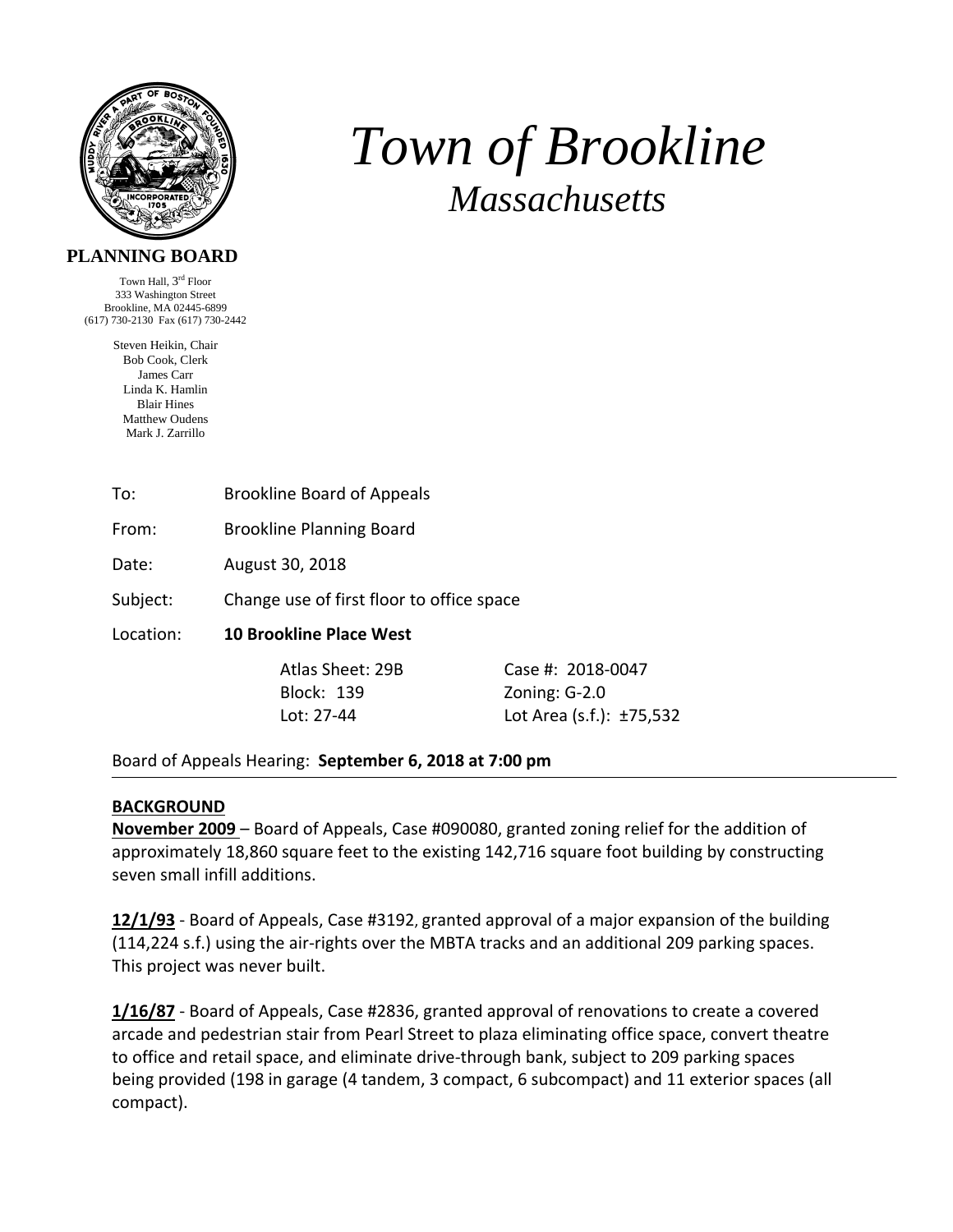**6/1/1975** - Board of Appeals, Case #1985, granted approval of a replacement free-standing sign.

**4/2/74** ‐ Board of Appeals, Case #1867, approved a new sign.

**3/20/1971** ‐ Board of Appeals, Case #1685, granted a special permit to allow a 200 seat restaurant without additional parking.

**1/30/1969** ‐ Board of Appeals, Case #1548, granted a special permit to allow 206 parking spaces with a full time parking attendant, rather than the required 236 spaces, a reduction in the aisle width from 20 ft. to 18 ft. in the garage, and a drive-through bank with restricted hours.

## **SITE AND NEIGHBORHOOD**

10 Brookline Place West, the former Hearthstone Plaza building is a six story office/retail complex at the gateway to the Brookline Village commercial area. It is bordered by Washington Street to the west and south, Pearl Street to the east and the MBTA Riverside line to the north. 10 Brookline Place West is three interconnected structures situated above an open outdoor plaza that was constructed as an urban renewal project during the 1960s. The building was constructed in a brutalist style and prominently features utilitarian materials with few transitions. While the buildings are connected, the interior connections are only available primarily on the upper stories and connections on the first floor require reentry from exterior access points. The gateway of the building on the Route 9 façade consists of a concrete wall with stairs ascending from a bus turn-out that is utilized by MBTA buses #65 and #66. The buildings are cited around a system of interior courtyards, broad loggias and stairs that provide pedestrian access to the buildings as well as the Brookline Village MBTA station and Brookline Village. The building is bounded by Pearl Street, which is heavily utilized by a variety of shuttle buses, the MBTA #60 Bus and taxi cabs; and by Washington Street which largely provides vehicular access into Brookline Village. The building maintains a zero lot line along Washington Street and has a large unbroken concrete wall with mechanical vents that butt up to the sidewalk. The site neighbors a mixture of apartment buildings, retail uses and office buildings.

### **APPLICANT'S PROPOSAL**

The applicant, CLPF 10 Brookline Place LLC, proposes to convert the first floor of this building from institutional use to office use. The office space will be for the use of the Dana Farber Cancer Institute. Portions of the first floor will be reconfigured to accommodate these new offices.

### **FINDINGS**

### **MODIFICATION:**

Modification of the following Board of Appeals decisions may be required: Cases 1548, 1685, 1867, 1985, 2836, 090080 (*See background section of this report for description of cases.)*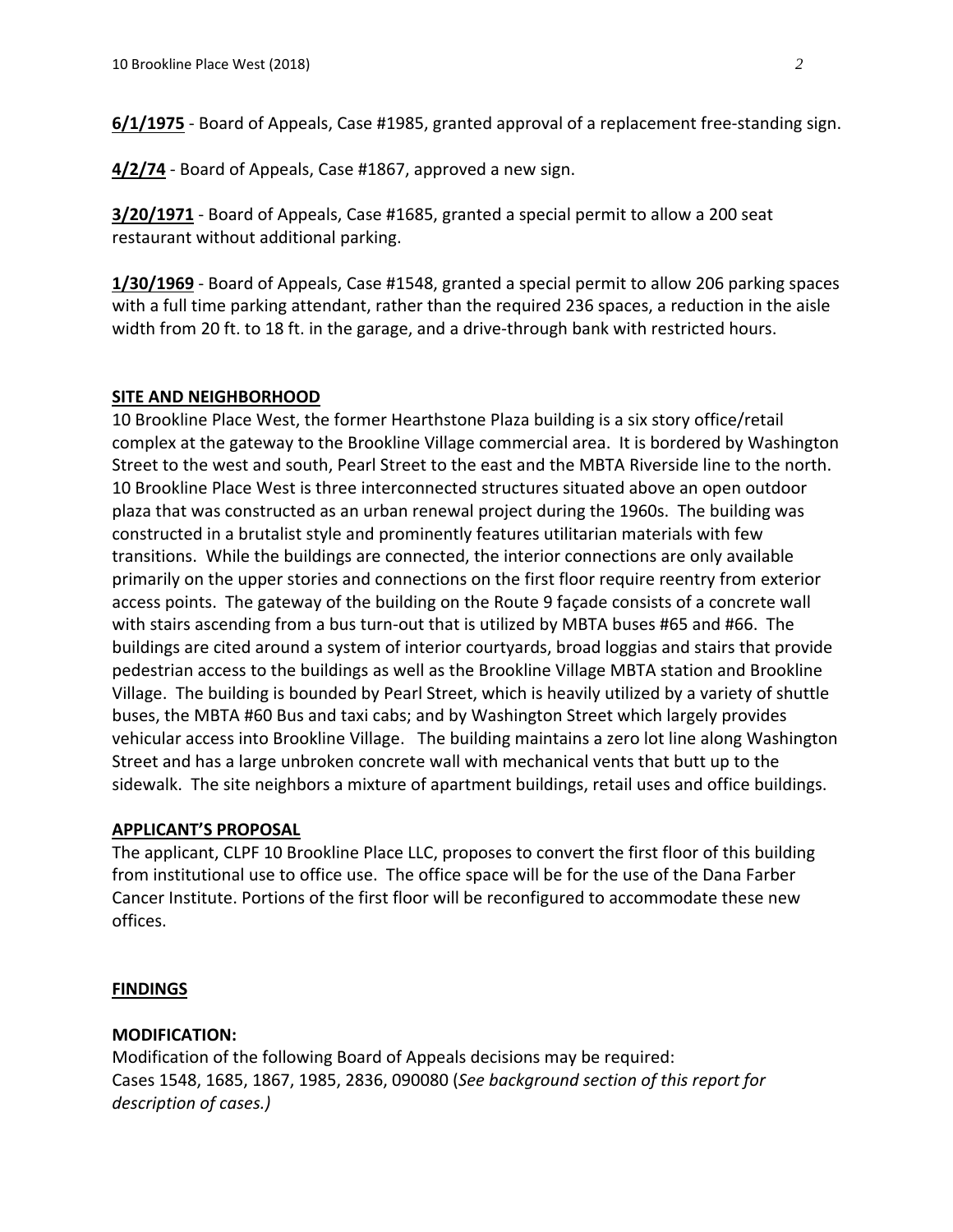#### **STAFF ANALYSIS**

The staff is supportive of this proposal to convert the first floor of 10 Brookline Place West to office use. The staff would like to see certain site concerns addressed that were a part of the 2009 ZBA decision and have drafted conditions that will require the applicant to follow up on these original elements before being granted a use permit for the new office space. Additionally, the staff would like to ensure that access and traffic to and at the site remains manageable and would like to recommend the below conditions to monitor trips to this large site. Other recommendations encouraged by staff include turning some existing loading area space into valet parking because loading requirements are now lower than in 2009 and the installation of a public information kiosk on the public plaza.

#### **PLANNING BOARD COMMENTS**

The Planning Board was supportive of this proposal to change the use of the first floor to office use. The Board did feel that the proposed conditions #7 through #9 were overly onerous for the amount of relief being requested and agreed with the applicant's request to keep conditions #1 through #6 and modify #7 through #9 in consultation with staff. The revised conditions are noted below.

**Therefore, the Planning Board recommends approval of plans entitled Dana Farber Cancer Institute 1st & 2nd Floor Renovations, prepared by Miller Dyer Spears Inc., dated 5/25/2018, subject to the following conditions:** 

1) Prior to the issuance of an occupancy permit, final floor plans indicating the space to be converted to office space shall be submitted, subject to the review and approval of the Assistant Director of Regulatory Planning.

2) Prior to the issuance of an occupancy permit, the applicant shall provide a landscaping plan indicating the removal of dead tree on MBTA side of public plaza and its replacement and other landscaping improvements as needed.

3) Prior to the issuance of an occupancy permit, the applicant shall ensure that all lighting, particularly along the corner of Washington Street under the building's overhang is in working order.

4) Dana Farber Cancer Institute shall utilize the new employee shuttle location on Pearl Street upon completion of the Gateway East project.

5) A minimum of twenty‐five percent of constructed parking spaces shall be offered to residents for overnight parking at market‐competitive rates. These spaces shall be available at a minimum from 8 pm. to 8:30 a.m. week days and all day Saturdays and Sundays. If the applicant chooses to provide more parking spaces for overnight use, these minimum hours of availability shall not apply. Additionally, if the applicant wishes to provide parking after 6 p.m. and before 1 a.m. for users of area businesses, such as restaurants, this shall be allowed subject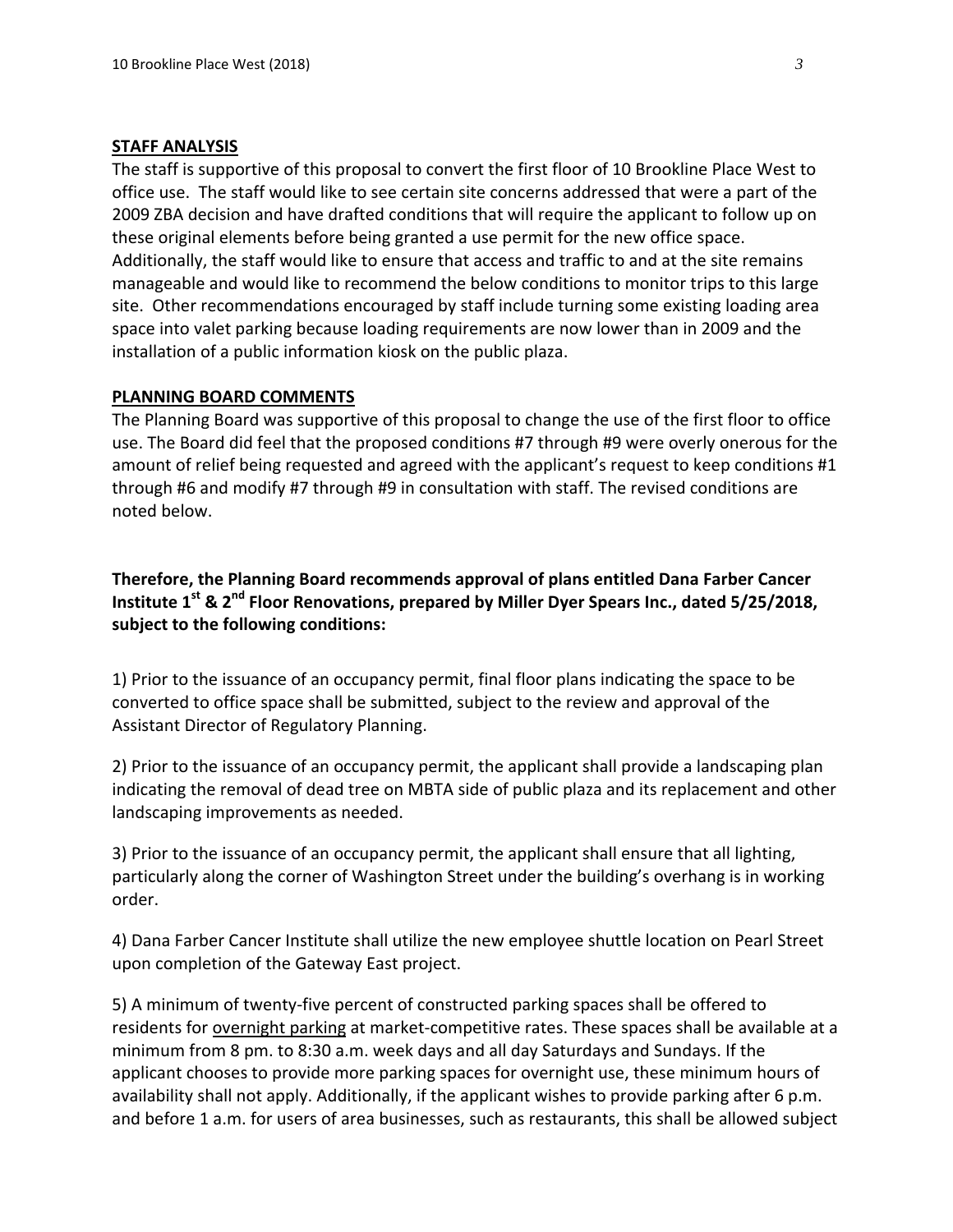to the review and approval of the Director of Transportation/Engineering.

6) No satellite parking shall be allowed. Satellite parking is defined as parking used by persons working a majority of their time at another location, who are not visiting the building.

7) Prior to the issuance of the Certificate of Occupancy, a Traffic Access Plan shall be reviewed and approved by the Director of Transportation/Engineering and the Planning & Community Development Director (or his designee). In connection with this TAP plan, the applicant shall provide information describing its existing policies relating to employee transportation then in effect, and the mode use resulting from such existing policies. Any tenant in the development that has executed a lease for occupancy at 10 Brookline Place West shall be requested to provide such information as to its existing policies relating to employee transportation and the mode use resulting from such existing policies in such other locations. The TAP shall include the following reference material:

- a. Include a parking garage lay‐out plan showing parking spaces and companion table showing locations, numbers, and users of different types of parking spaces, including, but not limited to: compact, full car, handicap, drop‐off, van, zip car and employee, visitor, resident overnight, loading and ambulance spaces.
- b. Include a requirement for employee vehicle identification parking stickers or tags
- c. Outline parking rates for employees, visitors, and residential overnight parkers

8) No less than thirty (30) days prior to the anticipated date of issuance of a Certificate of Occupancy for the new office use at 10 Brookline Place West, the Applicant shall designate a traffic and parking coordinator to work with the Director of Engineering/Transportation and the Director of Planning and Community development (or designee) to ensure ongoing implementation of all TAP related efforts. The coordinator shall allow access to the garage by the Town for review of the TAP plan implementation, coordinate and publicize all TAP related efforts to building tenants.

9) To ensure compliance with the TDM plan, the following provisions shall apply, which provisions shall also constitute the Transportation Access Plan Agreement required under Section 5.09.3.c.6.c of the Zoning By Law:

> a. An Annual Report shall be provided by the Applicant's traffic and parking coordinator, subject to the review and approval of the Director of Engineering/Transportation and the Director of Planning and Community Development (or his/her designee) relative to the implementation and effectiveness of the TDM plan. The Annual Report shall be submitted prior to issuance of an annual permit for the Transportation Access Plan Agreement from the Building Department under Section 5.09.3.c.6.d of the Zoning By‐law. The Annual Report, which shall be submitted together with the applicant's request for